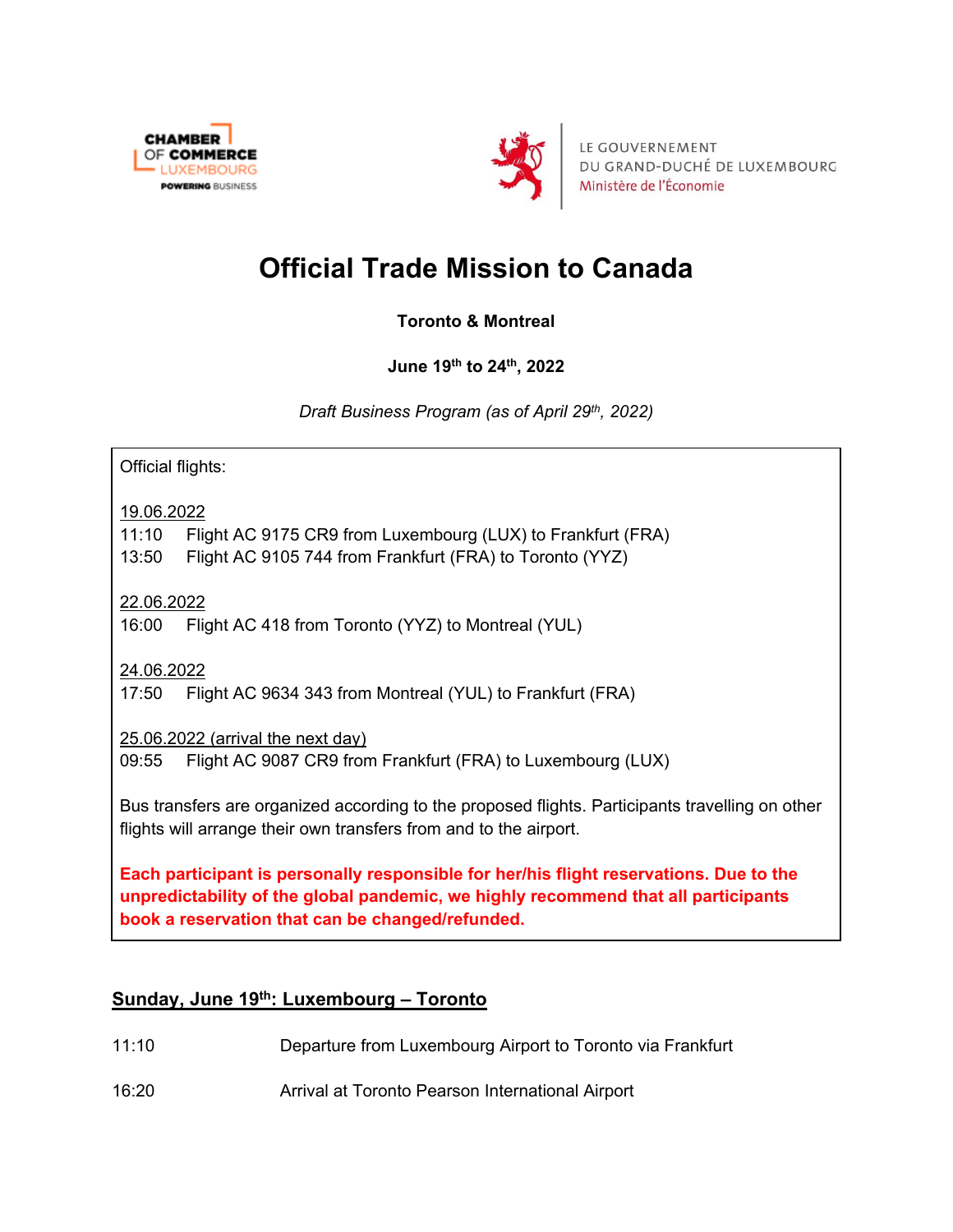#### 17:00 Transfer by bus to the hotel:

**[InterContinental Toronto Center](https://www.torontocentre.intercontinental.com/)** 225 Front St W, Toronto, Ontario, M5V 2X3

19:30 Informal Delegation Welcome Drink Venue: InterContinental Toronto Centre

#### **Monday, June 20th: Toronto**

10:00 – 13:00 Ontario-Luxembourg Business Forum Venue: Ontario Investment and Trade Centre 35th Floor, 250 Yonge St, Toronto ON M5B 2L7

#### **Lunch**

14:00 – 17:00 Visit of the  $\underline{\text{DMZ}}$ , a world-leading incubator for tech startups followed by a Startup event

19:30 Networking business reception in the presence of His Royal Highness Crown Prince Guillaume of Luxembourg and H.E. Mr. Franz Fayot, Minister of the Economy Venue: InterContinental Toronto Center *(Feel free to invite up to two partners/business contacts to this reception)*

### **Tuesday, June 21st: Toronto**

All day Visit of [Collision](https://collisionconf.com/) Venue: Enercare Center, Toronto

> B2B opportunities Attending talks and panels Access to investors and startups Visit of Luxembourg pavilion & meeting with Luxembourg startups

Important Info ► Luxembourg will have a [national stand at Collision.](https://www.startupluxembourg.com/collision-2022-national-pavillion?utm_medium=email&_hsenc=p2ANqtz-_lWZ0pol-blPkNqhXxQwBTTemfDjR-FPYLr6TVCzFIk2Orl5WZoiVB3YpmZYb8SpkC4pWyGjKsB176VTI-gQPBksZeEQ&_hsmi=207246986&utm_content=207246986&utm_source=hs_email&hsCtaTracking=9cb303ba-2af1-416b-afcf-9eedcc58b012%7C4960d5b3-709c-48b4-8bc1-d3183535349a) The stand, branded "Startup Luxembourg", will have 8 exhibiting startups and will be open to the whole Luxembourg Delegation as a meeting place.

Any Luxembourg-related panels will be listed in this program.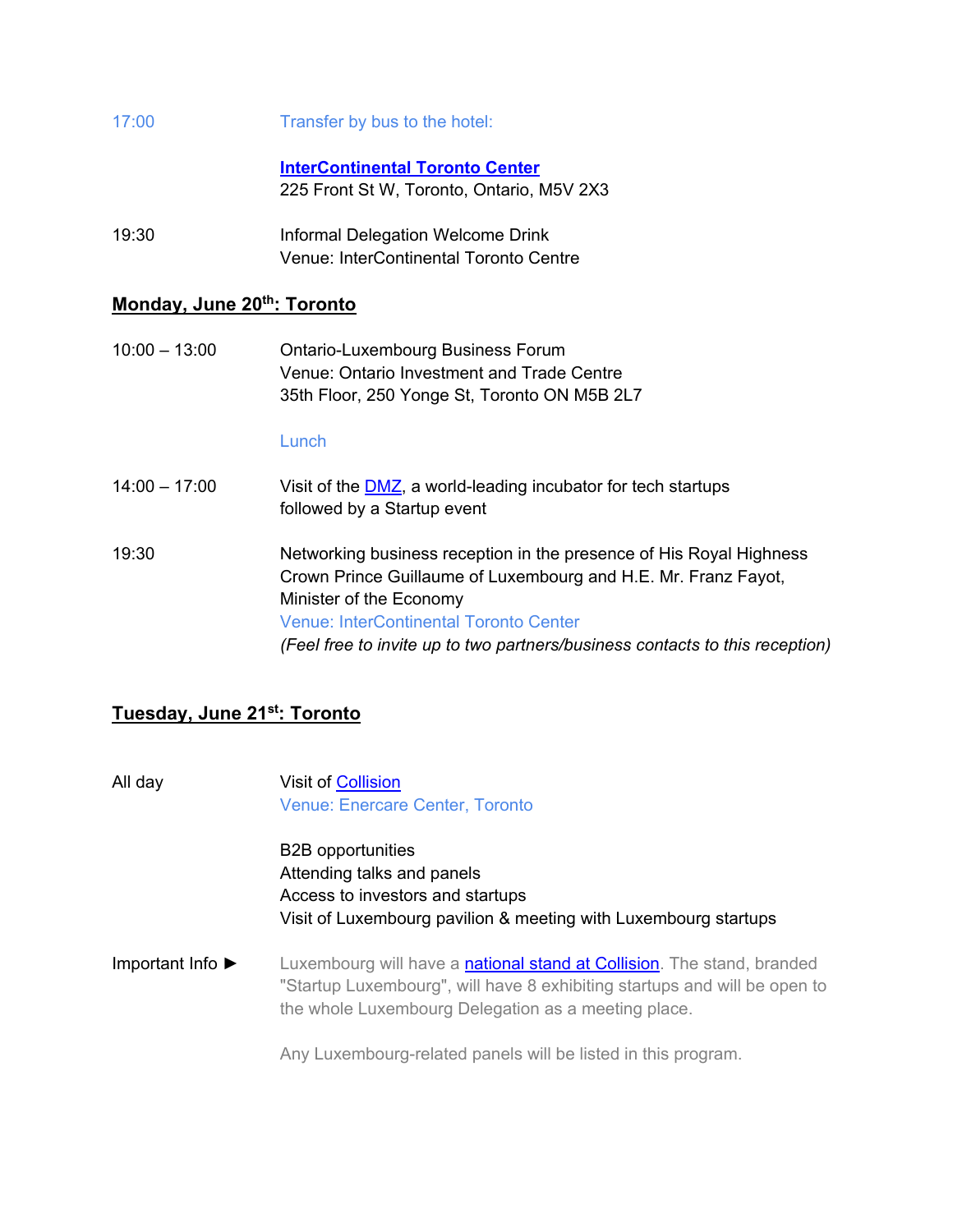### **Wednesday, June 22nd: Toronto – Montreal**

| 08:45           | <b>Hotel Check out</b><br>leave your luggage at the collection point in the reception before leaving<br>for Collision, the luggage will be transferred to the airport alongside the<br>delegation at noon |
|-----------------|-----------------------------------------------------------------------------------------------------------------------------------------------------------------------------------------------------------|
| $09:00 - 12:30$ | Free time at Collision                                                                                                                                                                                    |
|                 | <b>B2B</b> opportunities<br>Attending talks and panels<br>Access to investors and startups                                                                                                                |
|                 | Joint Quebec-Luxembourg Startup event (TBC)<br>Joint Alberta-Luxembourg Startup event (TBC)                                                                                                               |
| 12:30           | Transfer by bus to the Toronto Pearson International Airport                                                                                                                                              |
| 16:00           | Departure from Toronto Pearson International Airport to Montréal-Pierre<br><b>Elliott Trudeau International Airport</b>                                                                                   |
| 17:16<br>18:00  | <b>Arrival in Montreal</b><br>Transfer by bus to the Hotel                                                                                                                                                |
|                 | <b>Humaniti Hotel Montreal</b><br>340 rue de la Gauchetière, Montréal, O H2Z 0C3                                                                                                                          |
| 19:30           | Networking Business reception in the presence of H.E. Mr. Franz Fayot,<br>Minister of the Economy                                                                                                         |
|                 | <b>Venue: Humaniti Hotel Montreal</b><br>(Feel free to invite up to two partners/business contacts to this reception)                                                                                     |

### **Thursday, June 23rd: Montreal**

09:00 – 11:00 Visit of the *[Quartier de l'Innovation](https://quartierinnovationmontreal.com/en/)*, the only innovation ecosystem of its kind in Quebec, where Experimentation and collaboration between researchers, entrepreneurs and members of the public are facilitated in the aim of generating benefits for society.